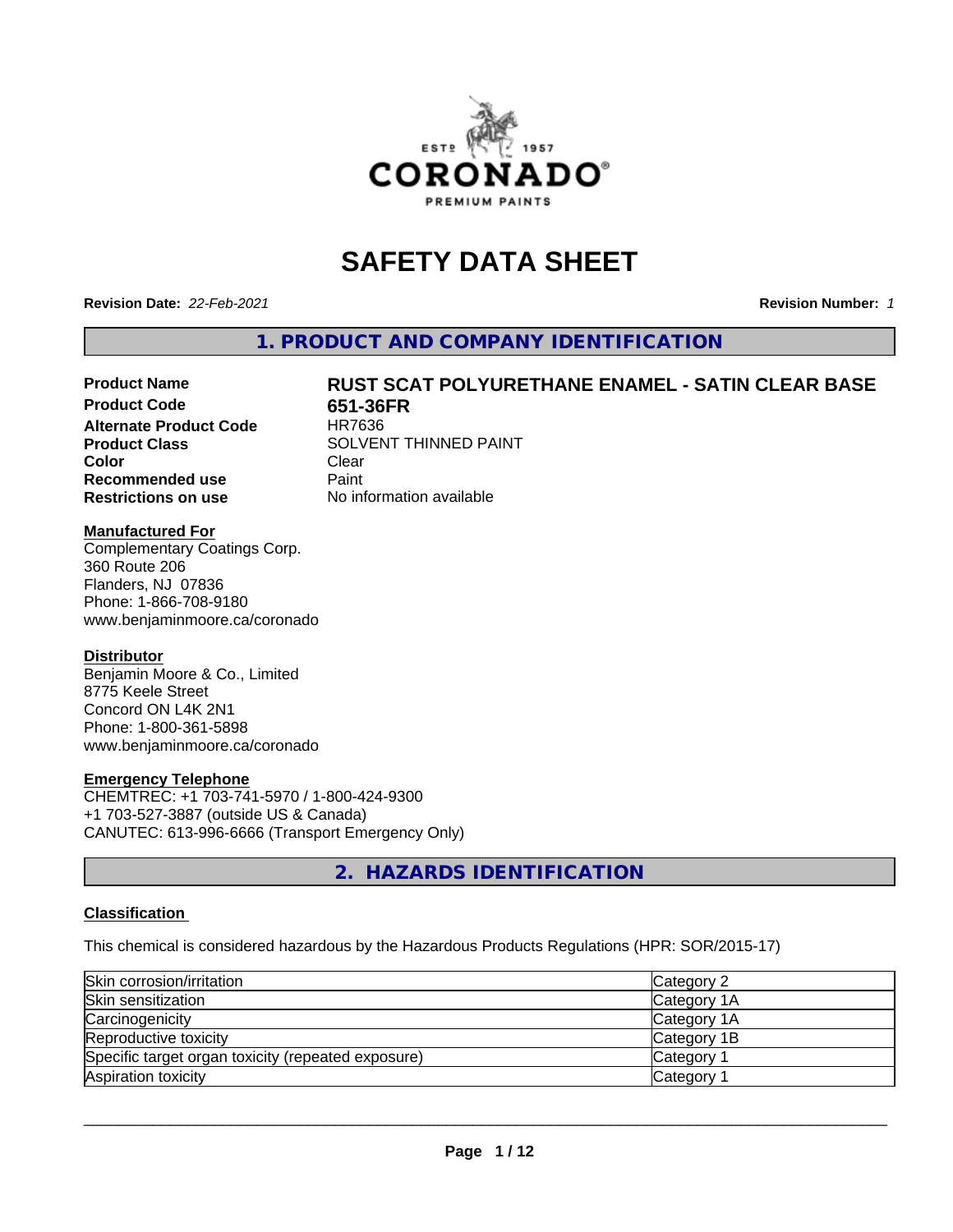| --<br><br>Flar<br>liquids <sup>.</sup><br>nable                               | $-$<br>- 11 |
|-------------------------------------------------------------------------------|-------------|
| .<br>Physica<br>classified<br>___<br>herwise<br>not<br>otr<br>nazard<br>ડાઉતા | -10         |

#### **Label elements**

# **Danger**

#### **Hazard statements**

Causes skin irritation May cause an allergic skin reaction May cause cancer May damage fertility or the unborn child Causes damage to organs through prolonged or repeated exposure May be fatal if swallowed and enters airways Flammable liquid and vapor Risk of spontaneous combustion



**Appearance** liquid **Odor** solvent

#### **Precautionary Statements - Prevention**

Obtain special instructions before use

Do not handle until all safety precautions have been read and understood

Use personal protective equipment as required

Wash face, hands and any exposed skin thoroughly after handling

Contaminated work clothing should not be allowed out of the workplace

Wear protective gloves

Do not breathe dust/fume/gas/mist/vapors/spray

Do not eat, drink or smoke when using this product

Keep away from heat, hot surfaces, sparks, open flames and other ignition sources. No smoking

Keep container tightly closed

Ground/bond container and receiving equipment

Use explosion-proof electrical/ventilating/lighting/equipment

Use only non-sparking tools

Take precautionary measures against static discharge

Immediately after use, place rags, steel wool or waste used with this product in a sealed water-filled metal container or lay flat to dry.

### **Precautionary Statements - Response**

IF exposed or concerned: Get medical advice/attention **Skin**

If skin irritation or rash occurs: Get medical advice/attention

IF ON SKIN (or hair): Remove/Take off immediately all contaminated clothing. Rinse skin with water/shower Wash contaminated clothing before reuse

#### **Ingestion**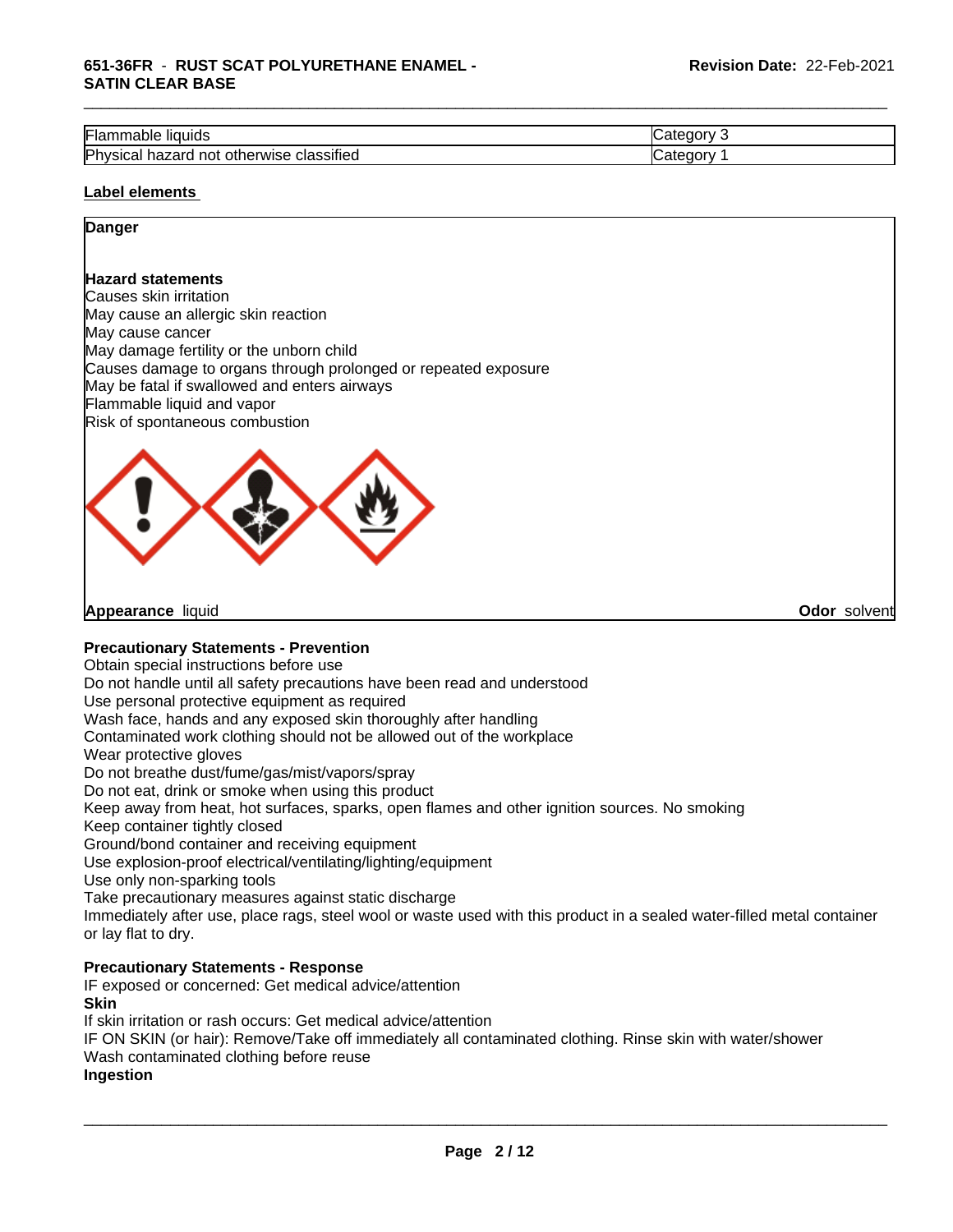IF SWALLOWED: Immediately call a POISON CENTER or doctor/physician Do NOT induce vomiting **Fire** In case of fire: Use CO2, dry chemical, or foam for extinction

**Precautionary Statements - Storage**

Store locked up Store in a well-ventilated place. Keep cool

#### **Precautionary Statements - Disposal**

Dispose of contents/container to an approved waste disposal plant

Materials such as rags used with this product may begin to burn by themselves. After use, put rags in water or lay flat to dry, then discard.

\_\_\_\_\_\_\_\_\_\_\_\_\_\_\_\_\_\_\_\_\_\_\_\_\_\_\_\_\_\_\_\_\_\_\_\_\_\_\_\_\_\_\_\_\_\_\_\_\_\_\_\_\_\_\_\_\_\_\_\_\_\_\_\_\_\_\_\_\_\_\_\_\_\_\_\_\_\_\_\_\_\_\_\_\_\_\_\_\_\_\_\_\_

#### **Other information**

No information available

# **3. COMPOSITION INFORMATION ON COMPONENTS**

| <b>Chemical name</b>                          | CAS No.    | Weight-%      | <b>Hazardous Material</b><br>registry number<br>(HMIRA registry #) | Date HMIRA filed and<br>Information Review Act date exemption granted<br>(if applicable) |
|-----------------------------------------------|------------|---------------|--------------------------------------------------------------------|------------------------------------------------------------------------------------------|
| Limestone                                     | 1317-65-3  | $10 - 30%$    |                                                                    |                                                                                          |
| Talc                                          | 14807-96-6 | $10 - 30%$    |                                                                    |                                                                                          |
| Distillates, petroleum,<br>hydrotreated light | 64742-47-8 | $10 - 30%$    |                                                                    |                                                                                          |
| Stoddard solvent                              | 8052-41-3  | $5 - 10%$     |                                                                    |                                                                                          |
| Hydrotreated heavy naphtha,<br>petroleum      | 64742-48-9 | $1 - 5%$      |                                                                    |                                                                                          |
| Zinc phosphate                                | 7779-90-0  | $0.25 - 0.5%$ |                                                                    |                                                                                          |
| Silica, crystalline                           | 14808-60-7 | $0.1 - 0.25%$ |                                                                    |                                                                                          |
| Methyl ethyl ketoxime                         | 96-29-7    | $0.1 - 0.25%$ |                                                                    |                                                                                          |
| Cobalt bis(2-ethylhexanoate)                  | 136-52-7   | $0.1 - 0.25%$ |                                                                    |                                                                                          |

**Confidential Business Information note**

\*The exact percentage (concentration) of composition has been withheld as a trade secret

# **4. FIRST AID MEASURES**

| Immediately flush with plenty of water. After initial flushing,<br>remove any contact lenses and continue flushing for at<br>least 15 minutes. Keep eye wide open while rinsing. If<br>symptoms persist, call a physician.<br>Wash off immediately with soap and plenty of water while<br>removing all contaminated clothes and shoes. If skin<br>irritation persists, call a physician. Wash clothing before<br>reuse. Destroy contaminated articles such as shoes. | <b>General Advice</b> | If symptoms persist, call a physician. Show this safety data<br>sheet to the doctor in attendance. |
|----------------------------------------------------------------------------------------------------------------------------------------------------------------------------------------------------------------------------------------------------------------------------------------------------------------------------------------------------------------------------------------------------------------------------------------------------------------------|-----------------------|----------------------------------------------------------------------------------------------------|
|                                                                                                                                                                                                                                                                                                                                                                                                                                                                      | <b>Eye Contact</b>    |                                                                                                    |
|                                                                                                                                                                                                                                                                                                                                                                                                                                                                      | <b>Skin Contact</b>   |                                                                                                    |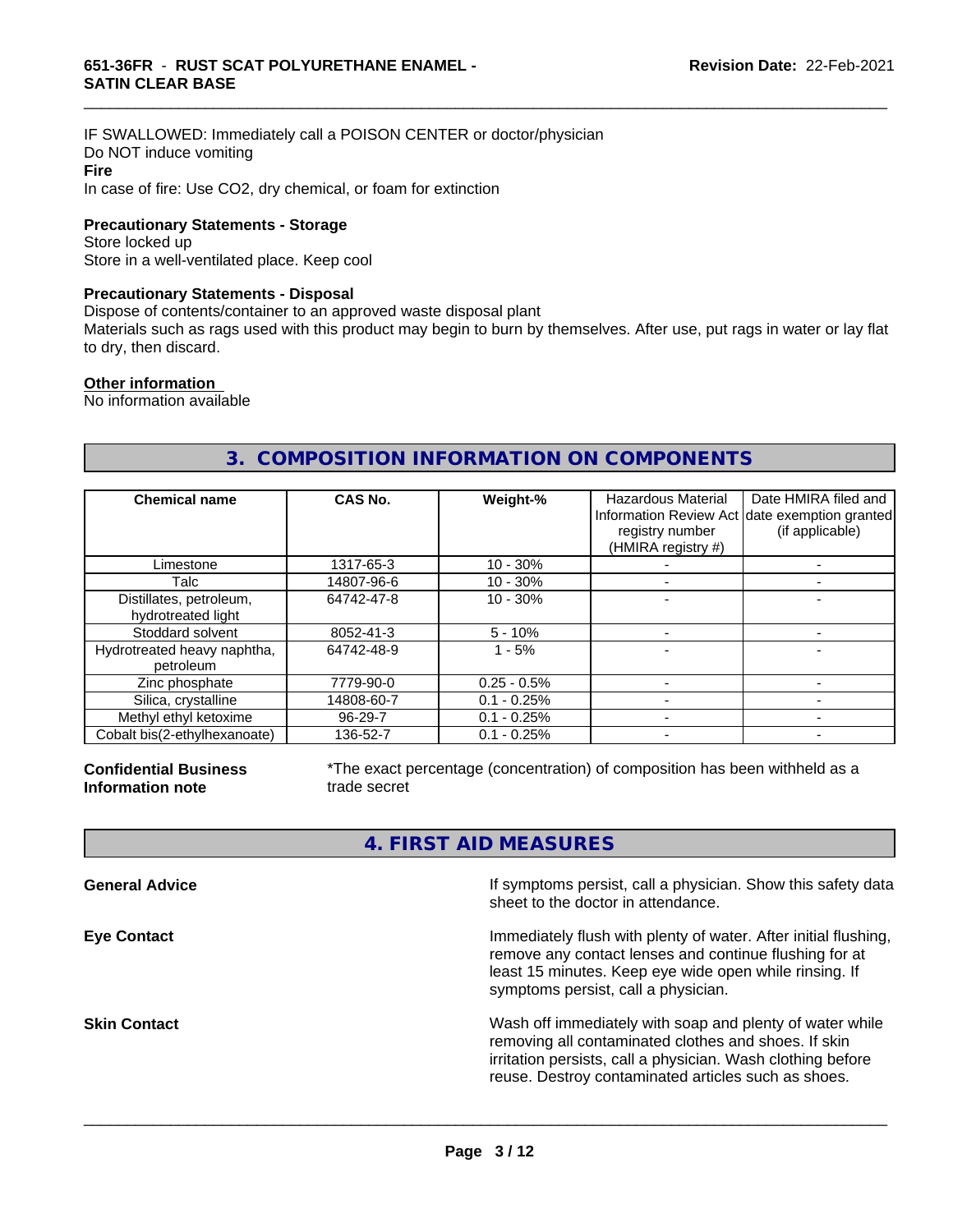| <b>Inhalation</b>                      | Move to fresh air. If symptoms persist, call a physician.<br>If not breathing, give artificial respiration. Call a physician<br>immediately.                                                     |
|----------------------------------------|--------------------------------------------------------------------------------------------------------------------------------------------------------------------------------------------------|
| Ingestion                              | Clean mouth with water and afterwards drink plenty of<br>water. Do not induce vomiting without medical advice.<br>Never give anything by mouth to an unconscious person.<br>Consult a physician. |
| <b>Protection Of First-Aiders</b>      | Use personal protective equipment.                                                                                                                                                               |
| <b>Most Important Symptoms/Effects</b> | May cause allergic skin reaction.                                                                                                                                                                |
| <b>Notes To Physician</b>              | Treat symptomatically.                                                                                                                                                                           |

**5. FIRE-FIGHTING MEASURES**

| <b>Suitable Extinguishing Media</b>                                                               | Foam, dry powder or water. Use extinguishing measures<br>that are appropriate to local circumstances and the<br>surrounding environment.                                                                                                               |  |  |  |
|---------------------------------------------------------------------------------------------------|--------------------------------------------------------------------------------------------------------------------------------------------------------------------------------------------------------------------------------------------------------|--|--|--|
| Protective equipment and precautions for firefighters                                             | As in any fire, wear self-contained breathing apparatus<br>pressure-demand, MSHA/NIOSH (approved or equivalent)<br>and full protective gear.                                                                                                           |  |  |  |
| <b>Specific Hazards Arising From The Chemical</b>                                                 | Combustible material. Closed containers may rupture if<br>exposed to fire or extreme heat. Keep product and empty<br>container away from heat and sources of ignition. Thermal<br>decomposition can lead to release of irritating gases and<br>vapors. |  |  |  |
| Sensitivity to mechanical impact                                                                  | No                                                                                                                                                                                                                                                     |  |  |  |
| Sensitivity to static discharge                                                                   | Yes                                                                                                                                                                                                                                                    |  |  |  |
| <b>Flash Point Data</b><br>Flash point (°F)<br>Flash Point (°C)<br><b>Method</b>                  | 102<br>39<br><b>PMCC</b>                                                                                                                                                                                                                               |  |  |  |
| <b>Flammability Limits In Air</b>                                                                 |                                                                                                                                                                                                                                                        |  |  |  |
| Lower flammability limit:<br><b>Upper flammability limit:</b>                                     | Not available<br>Not available                                                                                                                                                                                                                         |  |  |  |
| Health: 2<br><b>NFPA</b><br>Flammability: 2                                                       | Instability: 0<br><b>Special: Not Applicable</b>                                                                                                                                                                                                       |  |  |  |
| <b>NFPA Legend</b><br>0 - Not Hazardous<br>1 - Slightly<br>2 - Moderate<br>3 - High<br>4 - Severe |                                                                                                                                                                                                                                                        |  |  |  |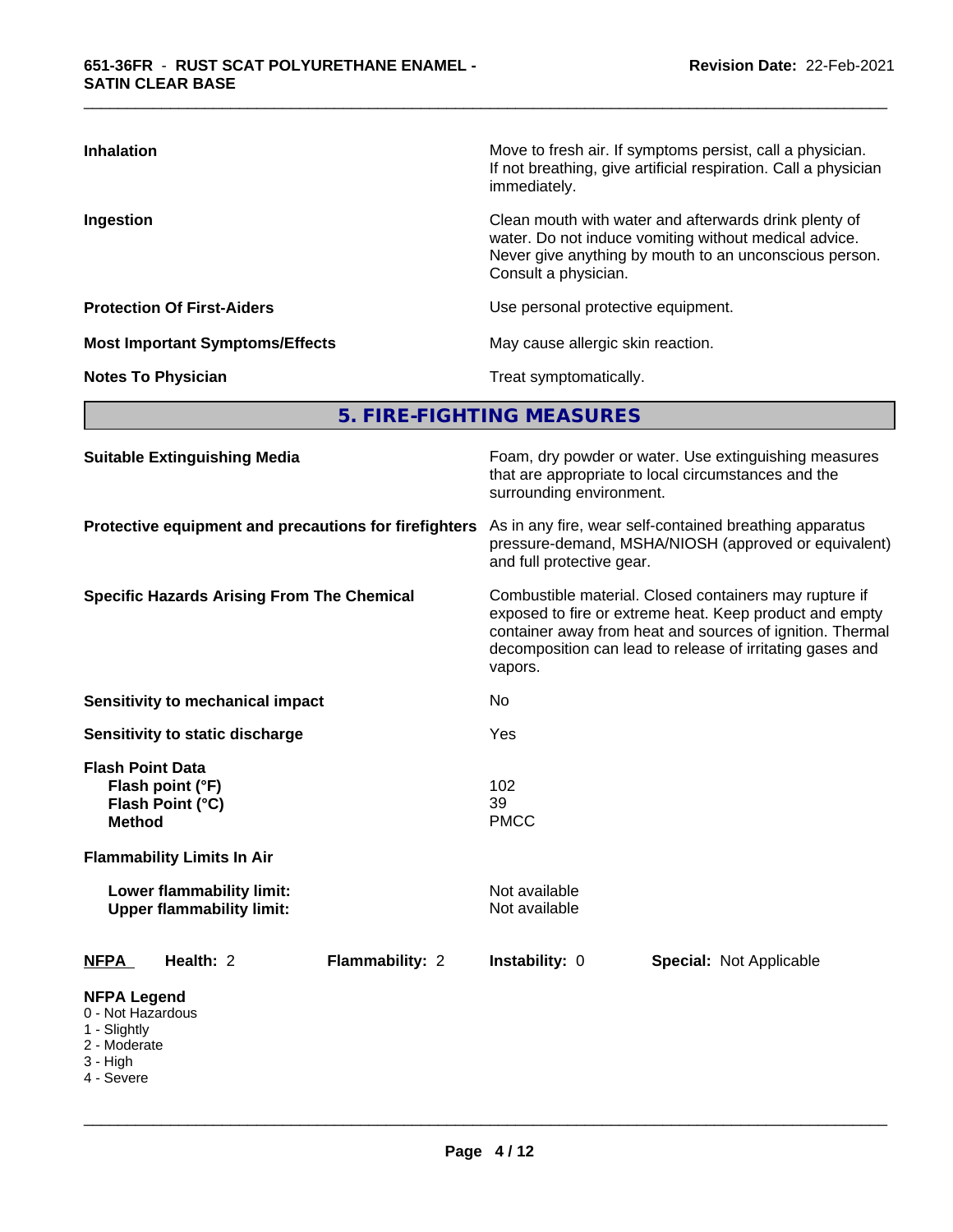*The ratings assigned are only suggested ratings, the contractor/employer has ultimate responsibilities for NFPA ratings where this system is used.*

\_\_\_\_\_\_\_\_\_\_\_\_\_\_\_\_\_\_\_\_\_\_\_\_\_\_\_\_\_\_\_\_\_\_\_\_\_\_\_\_\_\_\_\_\_\_\_\_\_\_\_\_\_\_\_\_\_\_\_\_\_\_\_\_\_\_\_\_\_\_\_\_\_\_\_\_\_\_\_\_\_\_\_\_\_\_\_\_\_\_\_\_\_

*Additional information regarding the NFPA rating system is available from the National Fire Protection Agency (NFPA) at www.nfpa.org.*

# **6. ACCIDENTAL RELEASE MEASURES**

| <b>Personal Precautions</b>      | Use personal protective equipment. Remove all sources of<br>ignition.                                                                                                                                                                                                                                            |
|----------------------------------|------------------------------------------------------------------------------------------------------------------------------------------------------------------------------------------------------------------------------------------------------------------------------------------------------------------|
| <b>Other Information</b>         | Prevent further leakage or spillage if safe to do so. Do not<br>allow material to contaminate ground water system.<br>Prevent product from entering drains. Do not flush into<br>surface water or sanitary sewer system. Local authorities<br>should be advised if significant spillages cannot be<br>contained. |
| <b>Environmental precautions</b> | See Section 12 for additional Ecological Information.                                                                                                                                                                                                                                                            |
| <b>Methods for Cleaning Up</b>   | Dam up. Soak up with inert absorbent material. Pick up<br>and transfer to properly labeled containers. Clean<br>contaminated surface thoroughly.                                                                                                                                                                 |

# **7. HANDLING AND STORAGE**

| <b>Handling</b>               | Use only in area provided with appropriate exhaust<br>ventilation. Do not breathe vapors or spray mist. Wear<br>personal protective equipment. Take precautionary<br>measures against static discharges. To avoid ignition of<br>vapors by static electricity discharge, all metal parts of the<br>equipment must be grounded. Keep away from open<br>flames, hot surfaces and sources of ignition. |
|-------------------------------|-----------------------------------------------------------------------------------------------------------------------------------------------------------------------------------------------------------------------------------------------------------------------------------------------------------------------------------------------------------------------------------------------------|
| <b>Storage</b>                | Keep containers tightly closed in a dry, cool and<br>well-ventilated place. Keep away from heat. Keep away<br>from open flames, hot surfaces and sources of ignition.<br>Keep in properly labeled containers. Keep out of the reach<br>of children.                                                                                                                                                 |
|                               | <b>DANGER</b> - Rags, steel wool or waste soaked with this<br>product may spontaneously catch fire if improperly<br>discarded. Immediately after use, place rags, steel wool or<br>waste in a sealed water-filled metal container.                                                                                                                                                                  |
| <b>Incompatible Materials</b> | Incompatible with strong acids and bases and strong<br>oxidizing agents.                                                                                                                                                                                                                                                                                                                            |

# **8. EXPOSURE CONTROLS/PERSONAL PROTECTION**

**Exposure Limits**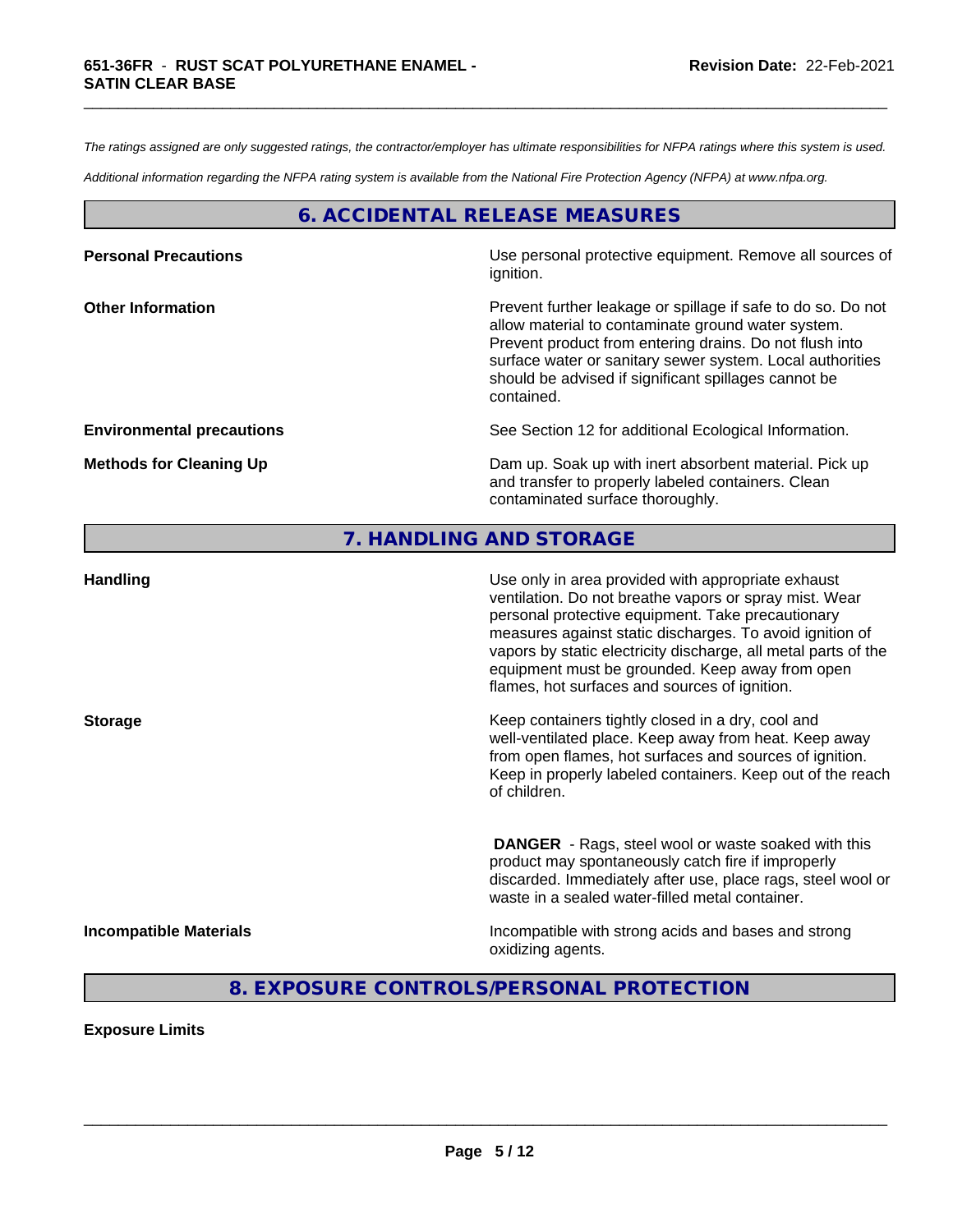| <b>Chemical name</b>                          | <b>ACGIH TLV</b>                                                                                                                              | <b>Alberta</b>                              | <b>British Columbia</b>                                                                  | <b>Ontario</b>                 | Quebec                                           |
|-----------------------------------------------|-----------------------------------------------------------------------------------------------------------------------------------------------|---------------------------------------------|------------------------------------------------------------------------------------------|--------------------------------|--------------------------------------------------|
| Limestone                                     | N/E                                                                                                                                           | 10 mg/m $3$ - TWA                           | 10 mg/m $3$ - TWA<br>$3$ mg/m <sup>3</sup> - TWA<br>$20$ mg/m <sup>3</sup> - STEL        | N/E                            | 10 mg/m $3$ - TWAEV                              |
| Talc                                          | TWA: $2 \text{ mq/m}^3$<br>particulate matter<br>containing no<br>asbestos and <1%<br>crystalline silica,<br>respirable particulate<br>matter | $2$ mg/m <sup>3</sup> - TWA                 | $2 \text{mq/m}^3$ - TWA                                                                  | $2$ mg/m <sup>3</sup> - TWA    | 3 mg/m <sup>3</sup> - TWAEV                      |
| Distillates, petroleum,<br>hydrotreated light | N/E                                                                                                                                           | N/E                                         | 200 mg/m <sup>3</sup> - TWA<br>Skin absorption can<br>contribute to overall<br>exposure. | N/E                            | N/E                                              |
| Stoddard solvent                              | TWA: 100 ppm                                                                                                                                  | 100 ppm - TWA<br>$572 \text{ mg/m}^3$ - TWA | 290 mg/m <sup>3</sup> - TWA<br>580 mg/m <sup>3</sup> - STEL                              | 525 mg/m $3$ - TWA             | 100 ppm - TWAEV<br>525 mg/m <sup>3</sup> - TWAEV |
| Silica, crystalline                           | TWA: $0.025$ mg/m <sup>3</sup><br>respirable particulate<br>matter                                                                            | $0.025$ mg/m <sup>3</sup> - TWA             | $0.025$ mg/m <sup>3</sup> - TWA                                                          | $0.10$ mg/m <sup>3</sup> - TWA | $0.1$ mg/m <sup>3</sup> - TWAEV                  |

#### **Legend**

ACGIH - American Conference of Governmental Industrial Hygienists

Alberta - Alberta Occupational Exposure Limits

British Columbia - British Columbia Occupational Exposure Limits

Ontario - Ontario Occupational Exposure Limits

Quebec - Quebec Occupational Exposure Limits

N/E - Not established

#### **Personal Protective Equipment**

**Engineering Measures Ensure** Ensure adequate ventilation, especially in confined areas.

**Eye/Face Protection** Safety glasses with side-shields. If splashes are likely to occur, wear: Tightly fitting safety goggles **Skin Protection Skin Protection Skin Protective gloves.** Long sleeved clothing. Protective gloves. **Respiratory Protection In operations where exposure limits are exceeded, use a** NIOSH approved respirator that has been selected by a technically qualified person for the specific work conditions. When spraying the product or applying in confined areas, wear a NIOSH approved respirator specified for paint spray or organic vapors.

**Hygiene Measures Avoid contact with skin, eyes and clothing. Remove and Hygiene Measures Avoid contact with skin, eyes and clothing. Remove and** wash contaminated clothing before re-use. Wash thoroughly after handling. When using do not eat, drink or smoke.

# **9. PHYSICAL AND CHEMICAL PROPERTIES**

**Appearance** liquid **Odor** solvent **Density (lbs/gal)** 10.25 - 10.35 **Specific Gravity** 1.22 - 1.24

**Odor Threshold No information available No information available pH** No information available **Viscosity (cps)** No information available **Solubility(ies)** No information available **Water solubility Water solubility Water solubility Water solubility Water solubility Water solution Evaporation Rate No information available No information available**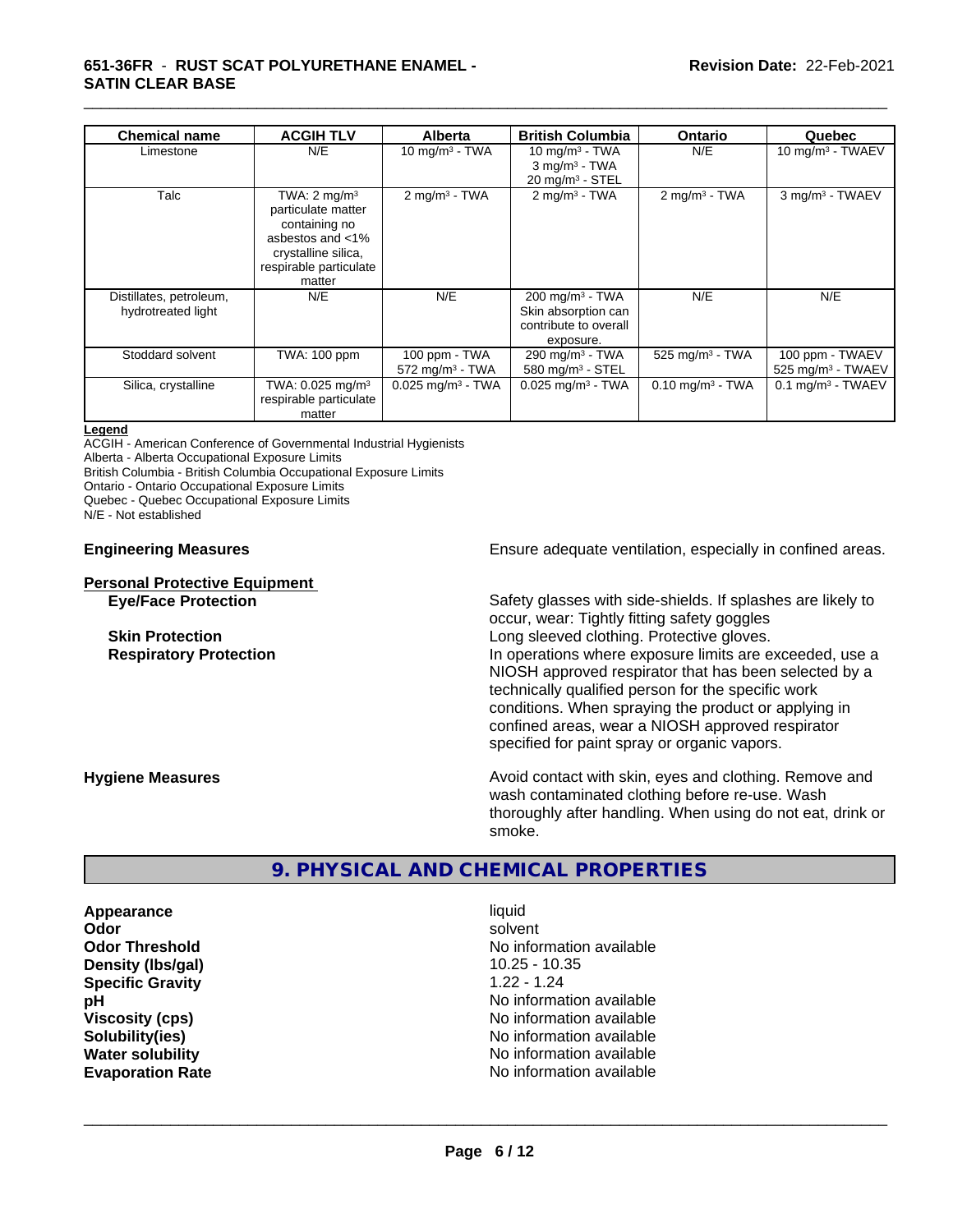#### **651-36FR** - **RUST SCAT POLYURETHANE ENAMEL - SATIN CLEAR BASE**

**Vapor pressure** No information available<br> **Vapor density**<br>
No information available **Wt. % Solids** 65 - 75 **Vol. % Solids Wt. % Volatiles** 25 - 35 **Vol. % Volatiles** 45 - 55 **VOC Regulatory Limit (g/L)** < 400 **Boiling Point (°F)** 279 **Boiling Point (°C)** 137 **Freezing point (°F)** No information available **Freezing Point (°C)** No information available **Flash point (°F)** 102 **Flash Point (°C)** 39 **Method** PMCC **Flammability (solid, gas)** Not applicable **Upper flammability limit:**<br> **Lower flammability limit:** Not applicable Not applicable **Lower flammability limit:**<br> **Autoignition Temperature (°F)** Not applicable havailable **Autoignition Temperature (°F) Autoignition Temperature (°C)**<br> **Decomposition Temperature (°F)** No information available **Decomposition Temperature (°F) Decomposition Temperature (°C)** No information available **Partition coefficient Contract Community No information available** 

**No information available**<br>65 - 75

\_\_\_\_\_\_\_\_\_\_\_\_\_\_\_\_\_\_\_\_\_\_\_\_\_\_\_\_\_\_\_\_\_\_\_\_\_\_\_\_\_\_\_\_\_\_\_\_\_\_\_\_\_\_\_\_\_\_\_\_\_\_\_\_\_\_\_\_\_\_\_\_\_\_\_\_\_\_\_\_\_\_\_\_\_\_\_\_\_\_\_\_\_

# **10. STABILITY AND REACTIVITY**

| <b>Reactivity</b>                         | Not Applicable                                                                           |
|-------------------------------------------|------------------------------------------------------------------------------------------|
| <b>Chemical Stability</b>                 | Stable under normal conditions. Hazardous polymerisation<br>does not occur.              |
| <b>Conditions to avoid</b>                | Keep away from open flames, hot surfaces, static<br>electricity and sources of ignition. |
| <b>Incompatible Materials</b>             | Incompatible with strong acids and bases and strong<br>oxidizing agents.                 |
| <b>Hazardous Decomposition Products</b>   | Thermal decomposition can lead to release of irritating<br>gases and vapors.             |
| <b>Possibility of hazardous reactions</b> | None under normal conditions of use.                                                     |

# **11. TOXICOLOGICAL INFORMATION**

#### **Product Information Information on likely routes of exposure**

**Acute Toxicity** 

**Principal Routes of Exposure Exposure** Eye contact, skin contact and inhalation.

**Product Information Repeated or prolonged exposure to organic solvents may** Repeated or prolonged exposure to organic solvents may lead to permanent brain and nervous system damage. Intentional misuse by deliberately concentrating and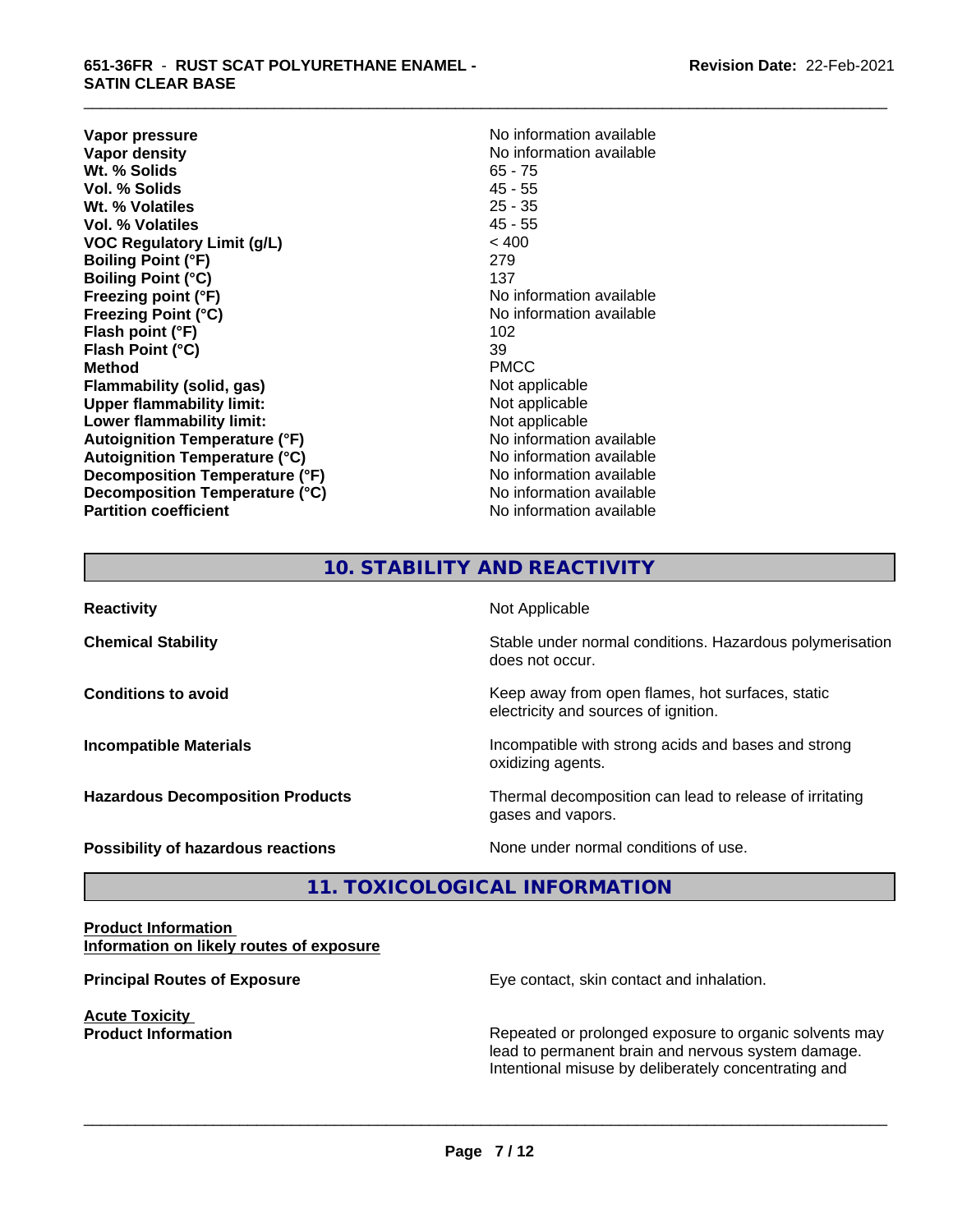|                                                                              | inhaling vapors may be harmful or fatal.                                                                              |
|------------------------------------------------------------------------------|-----------------------------------------------------------------------------------------------------------------------|
| Symptoms related to the physical, chemical and toxicological characteristics |                                                                                                                       |
| <b>Symptoms</b>                                                              | No information available                                                                                              |
|                                                                              | Delayed and immediate effects as well as chronic effects from short and long-term exposure                            |
| Eye contact                                                                  | Contact with eyes may cause irritation.                                                                               |
| <b>Skin contact</b>                                                          | May cause skin irritation and/or dermatitis. Prolonged skin                                                           |
|                                                                              | contact may defat the skin and produce dermatitis.                                                                    |
| <b>Inhalation</b>                                                            | High vapor / aerosol concentrations are irritating to the                                                             |
|                                                                              | eyes, nose, throat and lungs and may cause headaches,                                                                 |
|                                                                              | dizziness, drowsiness, unconsciousness, and other central                                                             |
|                                                                              | nervous system effects.                                                                                               |
| Ingestion                                                                    | Ingestion may cause irritation to mucous membranes.                                                                   |
|                                                                              | Small amounts of this product aspirated into the                                                                      |
|                                                                              | respiratory system during ingestion or vomiting may cause<br>mild to severe pulmonary injury, possibly progressing to |
|                                                                              | death.                                                                                                                |
| <b>Sensitization</b>                                                         | May cause an allergic skin reaction.                                                                                  |
| <b>Neurological Effects</b>                                                  | No information available.                                                                                             |
| <b>Mutagenic Effects</b>                                                     | No information available.                                                                                             |
| <b>Reproductive Effects</b>                                                  | May damage fertility or the unborn child.                                                                             |
| <b>Developmental Effects</b>                                                 | No information available.                                                                                             |
| <b>Target organ effects</b>                                                  | No information available.                                                                                             |
| <b>STOT - single exposure</b>                                                | No information available.                                                                                             |
| <b>STOT - repeated exposure</b>                                              | Causes damage to organs through prolonged or repeated                                                                 |
|                                                                              | exposure if inhaled.                                                                                                  |
| Other adverse effects                                                        | No information available.                                                                                             |
| <b>Aspiration Hazard</b>                                                     | May be harmful if swallowed and enters airways. Small                                                                 |
|                                                                              | amounts of this product aspirated into the respiratory                                                                |
|                                                                              | system during ingestion or vomiting may cause mild to                                                                 |
|                                                                              | severe pulmonary injury, possibly progressing to death.                                                               |

#### **Numerical measures of toxicity**

## **The following values are calculated based on chapter 3.1 of the GHS document**

### **Component Information**

| Chemical name                        | Oral LD50            | Dermal LD50                | Inhalation LC50                      |
|--------------------------------------|----------------------|----------------------------|--------------------------------------|
| Distillates, petroleum, hydrotreated | $>$ 5000 mg/kg (Rat) | $>$ 2000 mg/kg (Rabbit)    | $> 5.2$ mg/L (Rat) 4 h               |
| light                                |                      |                            |                                      |
| 64742-47-8                           |                      |                            |                                      |
| Hydrotreated heavy naphtha,          | $> 6000$ mg/kg (Rat) | $>$ 3160 mg/kg (Rabbit)    | $> 8500$ mg/m <sup>3</sup> (Rat) 4 h |
| petroleum                            |                      |                            |                                      |
| 64742-48-9                           |                      |                            |                                      |
| Zinc phosphate                       | $>$ 5000 mg/kg (Rat) | $\overline{\phantom{0}}$   | $\overline{\phantom{a}}$             |
| 7779-90-0                            |                      |                            |                                      |
| Methyl ethyl ketoxime                | $= 930$ mg/kg (Rat)  | 1000 - 1800 mg/kg (Rabbit) | $> 4.83$ mg/L (Rat) 4 h              |
| 96-29-7                              |                      |                            |                                      |
| Cobalt bis(2-ethylhexanoate)         |                      | > 5000 mg/kg (Rabbit)      | $> 10$ mg/L (Rat) 1 h                |
| 136-52-7                             |                      |                            |                                      |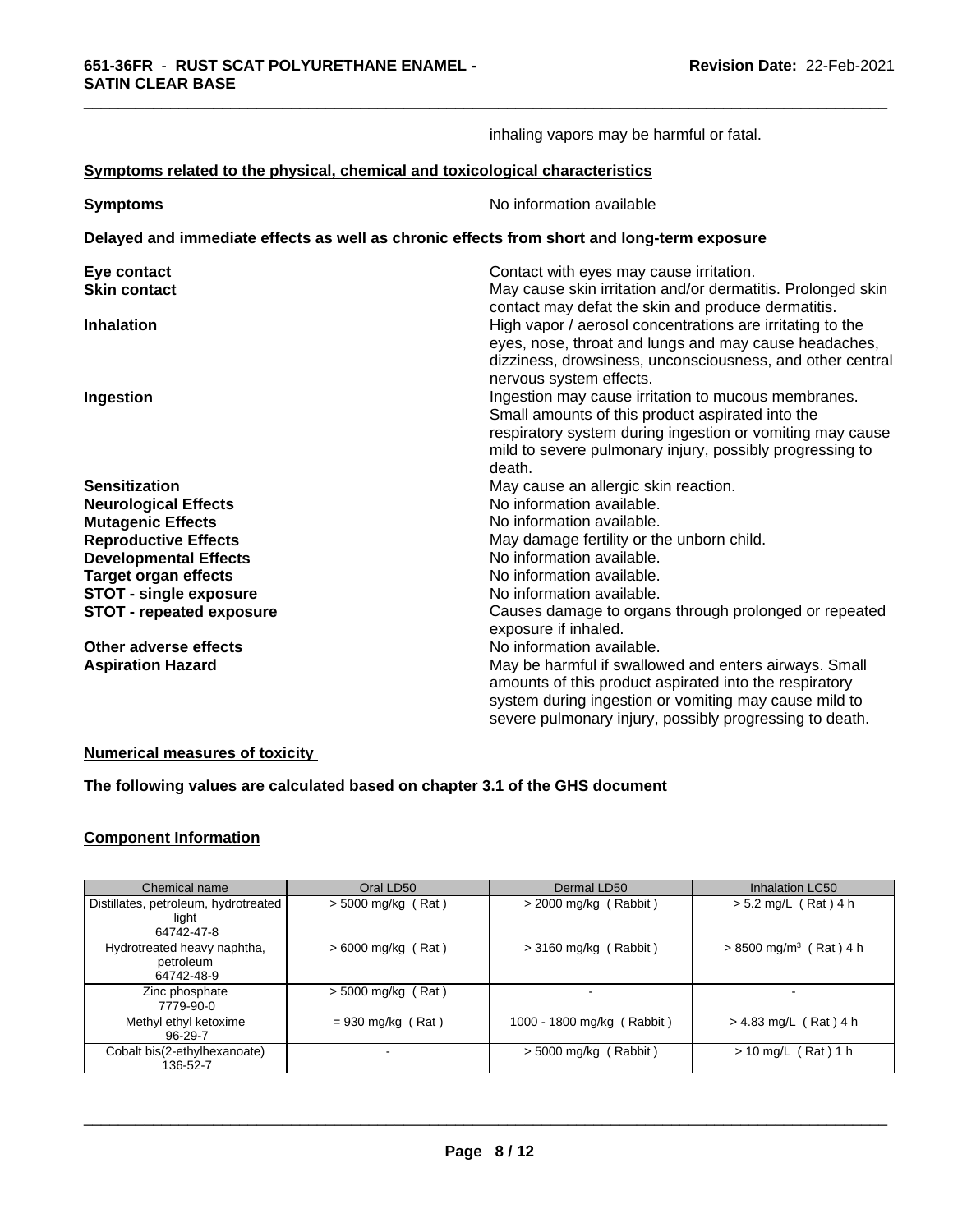#### **Chronic Toxicity**

#### **Carcinogenicity**

*The information below indicateswhether each agency has listed any ingredient as a carcinogen:.*

| <b>Chemical name</b>         | <b>IARC</b>                    | NTP                          |
|------------------------------|--------------------------------|------------------------------|
|                              | - Human Carcinogen             | Known Human Carcinogen       |
| Silica, crystalline          |                                |                              |
|                              | 2B - Possible Human Carcinogen | Reasonably Anticipated Human |
| Cobalt bis(2-ethylhexanoate) |                                | Carcinoɑen                   |

\_\_\_\_\_\_\_\_\_\_\_\_\_\_\_\_\_\_\_\_\_\_\_\_\_\_\_\_\_\_\_\_\_\_\_\_\_\_\_\_\_\_\_\_\_\_\_\_\_\_\_\_\_\_\_\_\_\_\_\_\_\_\_\_\_\_\_\_\_\_\_\_\_\_\_\_\_\_\_\_\_\_\_\_\_\_\_\_\_\_\_\_\_

• Crystalline Silica has been determined to be carcinogenic to humans by IARC (1) when in respirable form. Risk of cancer depends on duration and level of inhalation exposure to spray mist or dust from sanding the dried paint.• Cobalt and cobalt compounds are listed as possible human carcinogens by IARC (2B). However, there is inadequate evidence of the carcinogenicity of cobalt and cobalt compounds in humans.

#### **Legend**

IARC - International Agency for Research on Cancer NTP - National Toxicity Program OSHA - Occupational Safety & Health Administration

**12. ECOLOGICAL INFORMATION**

### **Ecotoxicity Effects**

The environmental impact of this product has not been fully investigated.

#### **Product Information**

#### **Acute Toxicity to Fish**

No information available

#### **Acute Toxicity to Aquatic Invertebrates**

No information available

#### **Acute Toxicity to Aquatic Plants**

No information available

#### **Persistence / Degradability**

No information available.

#### **Bioaccumulation**

There is no data for this product.

#### **Mobility in Environmental Media**

No information available.

#### **Ozone**

No information available

### **Component Information**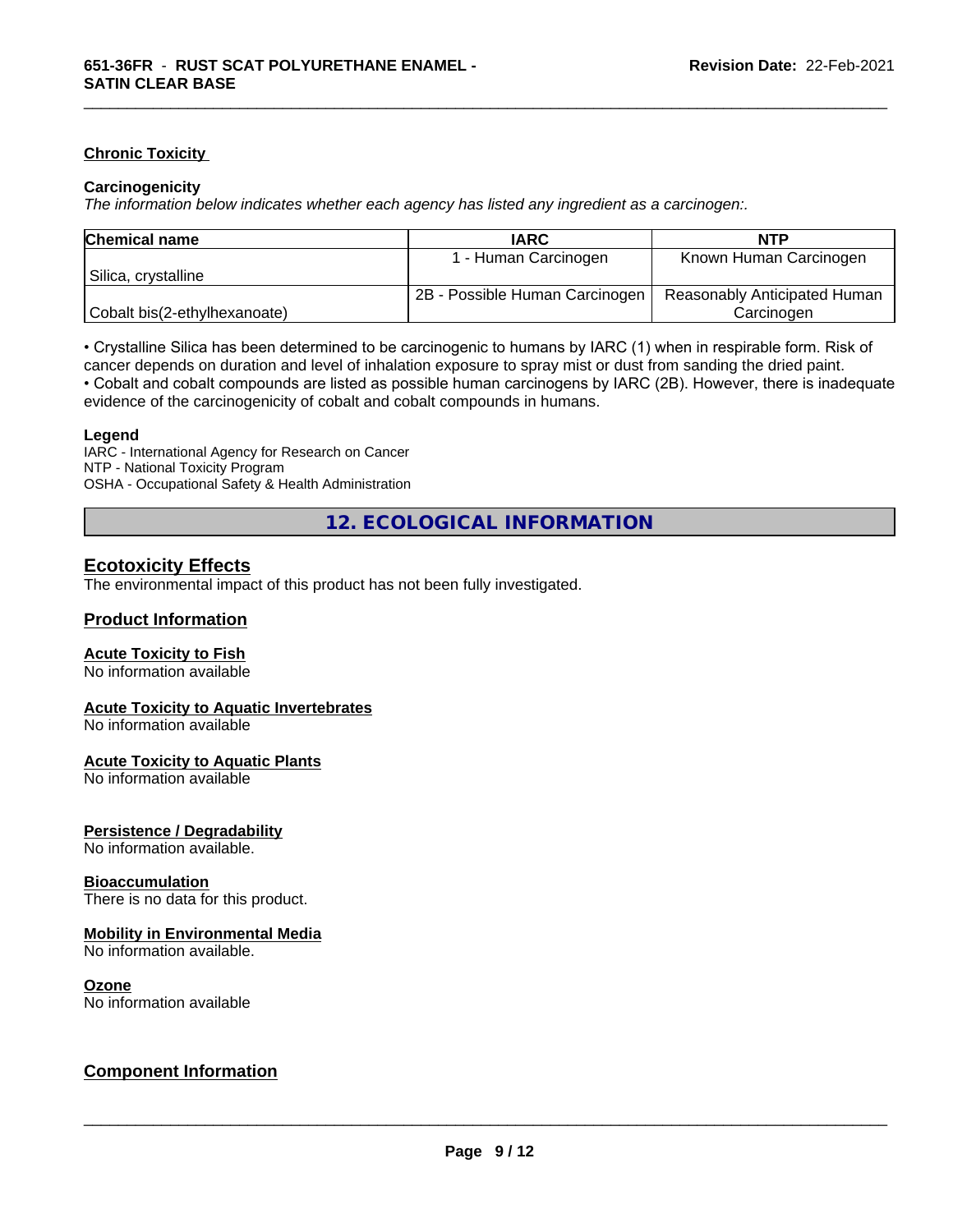#### **Acute Toxicity to Fish**

Methyl ethyl ketoxime

LC50: 48 mg/L (Bluegill sunfish - 96 hr.)

### **Acute Toxicity to Aquatic Invertebrates**

Methyl ethyl ketoxime EC50: 750 mg/L (Daphnia magna - 48 hr.)

#### **Acute Toxicity to Aquatic Plants**

No information available

|                                | 13. DISPOSAL CONSIDERATIONS                                                                                                                                                                                                           |
|--------------------------------|---------------------------------------------------------------------------------------------------------------------------------------------------------------------------------------------------------------------------------------|
| <b>Waste Disposal Method</b>   | Dispose of in accordance with federal, state, provincial, and local regulations.<br>Local requirements may vary, consult your sanitation department or<br>state-designated environmental protection agency for more disposal options. |
| <b>Empty Container Warning</b> | Emptied containers may retain product residue. Follow label warnings even after<br>container is emptied. Residual vapors may explode on ignition.                                                                                     |

\_\_\_\_\_\_\_\_\_\_\_\_\_\_\_\_\_\_\_\_\_\_\_\_\_\_\_\_\_\_\_\_\_\_\_\_\_\_\_\_\_\_\_\_\_\_\_\_\_\_\_\_\_\_\_\_\_\_\_\_\_\_\_\_\_\_\_\_\_\_\_\_\_\_\_\_\_\_\_\_\_\_\_\_\_\_\_\_\_\_\_\_\_

**14. TRANSPORT INFORMATION**

| <b>TDG</b> |  |  |
|------------|--|--|
|            |  |  |

| <b>Proper Shipping Name</b> | <b>PAINT</b>          |
|-----------------------------|-----------------------|
| <b>Hazard class</b>         |                       |
| UN-No.                      | UN1263                |
| <b>Packing Group</b>        | Ш                     |
| <b>Description</b>          | UN1263, PAINT, 3, III |

In Canada, Class 3 flammable liquids may be reclassified as non-regulated for domestic ground transportation if they meet the requirements of TDG General Exemption SOR/2008-34.

| <b>ICAO / IATA</b> | Contact the preparer for further information. |
|--------------------|-----------------------------------------------|
| IMDG / IMO         | Contact the preparer for further information. |

# **15. REGULATORY INFORMATION**

# **International Inventories**

| <b>TSCA: United States</b> | Yes - All components are listed or exempt. |
|----------------------------|--------------------------------------------|
| <b>DSL: Canada</b>         | Yes - All components are listed or exempt. |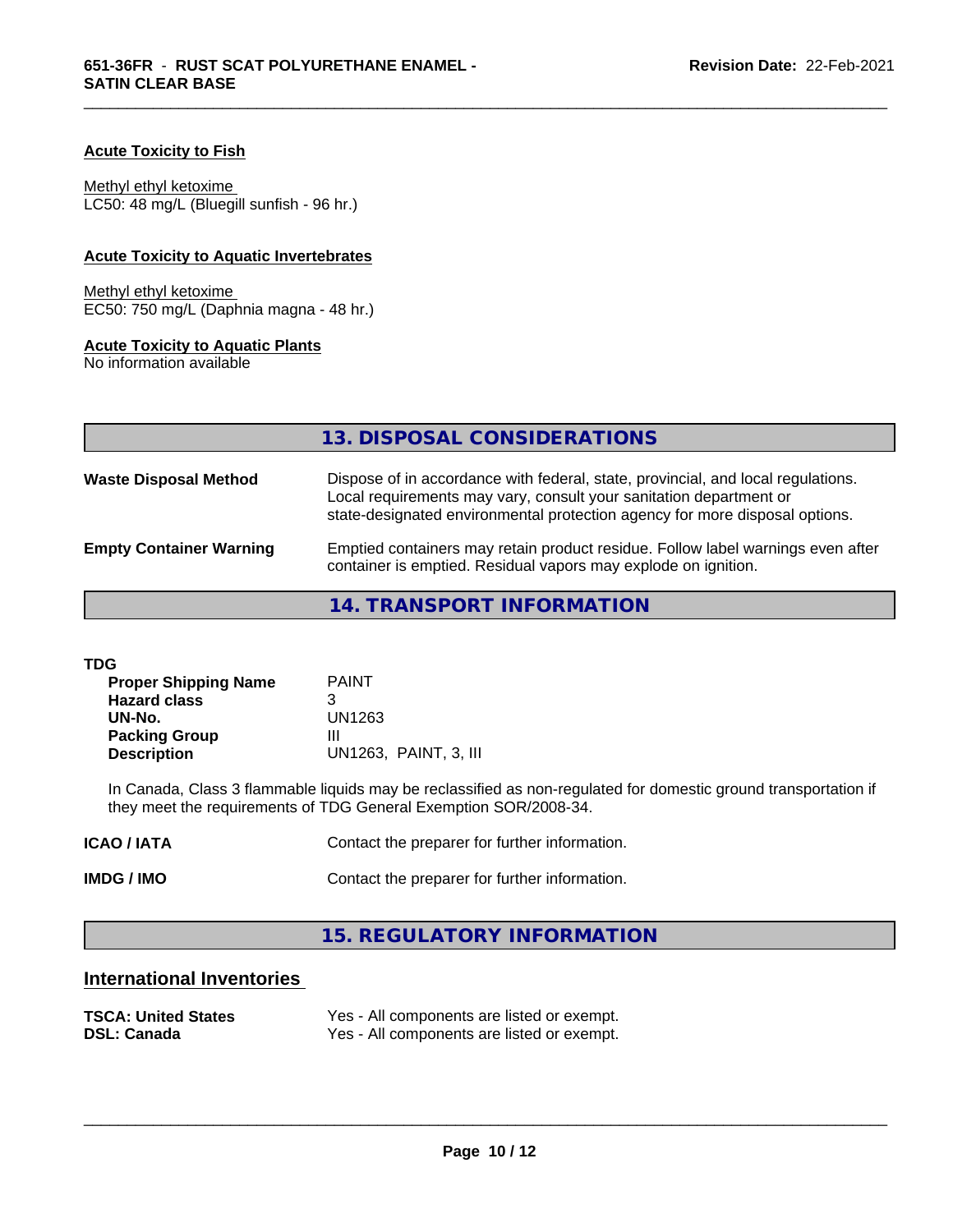# **National Pollutant Release Inventory (NPRI)**

#### **NPRI Parts 1- 4**

This product contains the following Parts 1-4 NPRI chemicals:

#### *None*

#### **NPRI Part 5**

This product contains the following NPRI Part 5 Chemicals:

| <b>Chemical name</b>                 | CAS No.    | Weight-%   | <b>NPRI Part 5</b> |  |
|--------------------------------------|------------|------------|--------------------|--|
| Distillates, petroleum, hydrotreated | 64742-47-8 | $10 - 30%$ | Listed             |  |
| liaht                                |            |            |                    |  |
| Stoddard solvent                     | 8052-41-3  | $5 - 10%$  | ∟isted             |  |
| Hydrotreated heavy naphtha,          | 64742-48-9 | 1 - 5%     | ∟isted             |  |
| petroleum                            |            |            |                    |  |

\_\_\_\_\_\_\_\_\_\_\_\_\_\_\_\_\_\_\_\_\_\_\_\_\_\_\_\_\_\_\_\_\_\_\_\_\_\_\_\_\_\_\_\_\_\_\_\_\_\_\_\_\_\_\_\_\_\_\_\_\_\_\_\_\_\_\_\_\_\_\_\_\_\_\_\_\_\_\_\_\_\_\_\_\_\_\_\_\_\_\_\_\_

#### **WHMIS Regulatory Status**

This product has been classified in accordance with the hazard criteria of the Hazardous Products Regulations (HPR) and the SDS contains all the information required by the HPR.

| HMIS - | Health: $2^*$ | <b>Flammability: 2</b> | <b>Reactivity:</b> 0 | PPE: - |  |
|--------|---------------|------------------------|----------------------|--------|--|
|--------|---------------|------------------------|----------------------|--------|--|

### **HMIS Legend**

- 0 Minimal Hazard
- 1 Slight Hazard
- 2 Moderate Hazard
- 3 Serious Hazard
- 4 Severe Hazard
- \* Chronic Hazard
- X Consult your supervisor or S.O.P. for "Special" handling instructions.

*Note: The PPE rating has intentionally been left blank. Choose appropriate PPE that will protect employees from the hazards the material will present under the actual normal conditions of use.*

*Caution: HMISÒ ratings are based on a 0-4 rating scale, with 0 representing minimal hazards or risks, and 4 representing significant hazards or risks. Although HMISÒ ratings are not required on MSDSs under 29 CFR 1910.1200, the preparer, has chosen to provide them. HMISÒ ratings are to be used only in conjunction with a fully implemented HMISÒ program by workers who have received appropriate HMISÒ training. HMISÒ is a registered trade and service mark of the NPCA. HMISÒ materials may be purchased exclusively from J. J. Keller (800) 327-6868.*

 **WARNING!** If you scrape, sand, or remove old paint, you may release lead dust. LEAD IS TOXIC. EXPOSURE TO LEAD DUST CAN CAUSE SERIOUS ILLNESS, SUCH AS BRAIN DAMAGE, ESPECIALLY IN CHILDREN. PREGNANT WOMEN SHOULD ALSO AVOID EXPOSURE.Wear a NIOSH approved respirator to control lead exposure. Clean up carefully with a HEPA vacuum and a wet mop. Before you start, find out how to protect yourself and your family by logging onto Health Canada at

http://www.hc-sc.gc.ca/ewh-semt/contaminants/lead-plomb/asked\_questions-questions\_posees-eng.php.

| <b>Prepared By</b> |  |
|--------------------|--|
|--------------------|--|

**Product Stewardship Department** Benjamin Moore & Co. 101 Paragon Drive Montvale, NJ 07645